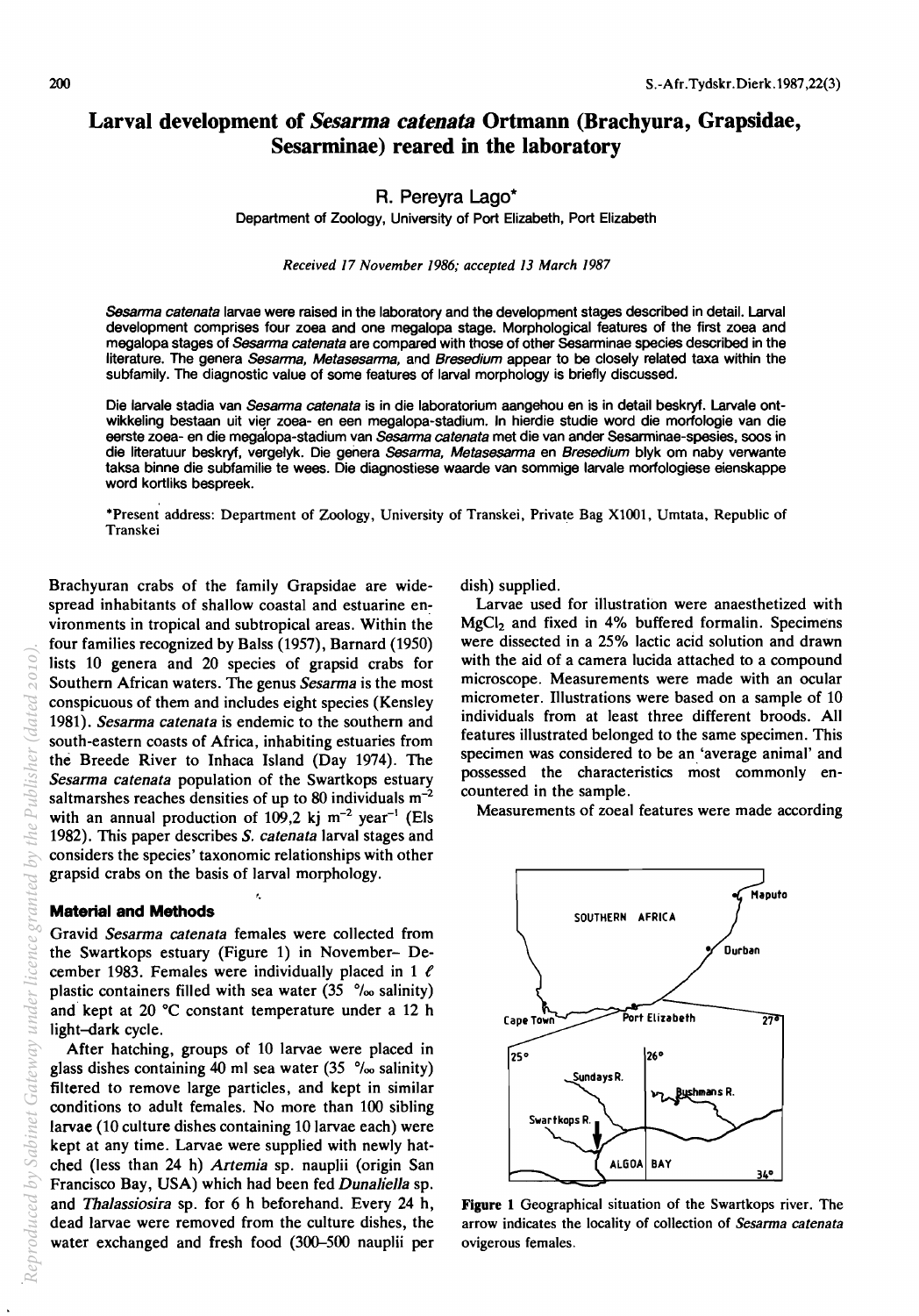to Webber & Wear (1981). Descriptions and illustrations follow Rice (1979). Secondary setation, although not always illustrated, is tabulated using the same nomenclature as Bookhout & Costlow (1974), Greenwood & Fielder (1979) and Fielder & Greenwood (1983).

Tables 5 and 6 were constructed in the following manner. The setation pattern of multi-segmented appendages is given as a series of figures representing the number of setae on each segment starting with the proximal one. In Table 6, the setation of the endites of the maxilla is given as the number of setae on the distal lobe plus the number of setae on the proximal lobe. Setation of the epipodite of the third maxilliped is given as the number of basal setae plus the number of distal setae.

### **Results**

The larval development of *Sesarma catenata* consists of four zoeal stages and one megalopa stage. Development times of zoeal stages reared at 20°C are shown in

Figure 2. Measurements of zoeal morphological features are summarized in Table 1. Setation pattern of appendages of zoeae and megalopa are shown in Tables 2 and 3 respectively.

#### Zoea I (Figures 3a, 4a-4i)

Carapace subcircular and globose. Dorsal spine curved posteriorly, with a slight anterior depression midway along its length. Rostral spine projeeting downwards, with a convex anterior outline. No lateral spines present. Eyes sessile. Pairs of small setae present laterally at the base of the dorsal spine and frontally above the eyes. Abdomen consists of five segments plus telson. One pair of dorsolateral knobs present on second and third segments. Posterolateral margin of second to fifth segments extended into small projections. Second to fourth segments subquadrate, as broad as long. Fifth segment longer, about 0,25 times longer than broad. Telson strongly bifurcate with a median notch. Posteromedial margin with three pairs of stout spines fringed laterally



Figure 2 Percentage of survival and duration of *Sesarma catenata* larval stages reared at 20 °C and 35 °/<sub>00</sub> salinity. Initial  $N = 100$ . Roman numerals = zoeae I to IV. M = megalopa.

**Table 1** Dimensions and proportions of some morphological features of Sesarma catenata zoeal stages; all measurements are in mm;  $CL = length$  of the carapace;  $DL = length$  of dorsal spine; DR = length from tip of dorsal spine to tip of rostral spine;  $RL =$  length of rostral spine;  $LTC$  = length of telson cornua;  $AP$  = length of protopodite of the antenna;  $AE$  = length of exopodite of the antenna;  $F =$  feature; mean values from 10 individuals; range given in parentheses

| F            | Zoea I |                   |      | Zoea II           |      | Zoea III          | Zoea IV |                   |  |
|--------------|--------|-------------------|------|-------------------|------|-------------------|---------|-------------------|--|
|              | mean   | range             | mean | range             | mean | range             | mean    | range             |  |
| CL           | 0,23   | $(0,20-0,29)$     | 0,26 | $(0, 21 - 0, 30)$ | 0,28 | $(0, 22 - 0, 31)$ | 0,41    | $(0,36-0,49)$     |  |
| DL           | 0,16   | $(0.13 - 0.20)$   | 0,18 | $(0.15 - 0.23)$   | 0,20 | $(0, 17 - 0, 24)$ | 0,28    | $(0,23-0,31)$     |  |
| DR           | 0.44   | $(0.39 - 0.47)$   | 0,98 | $(0, 84 - 1, 12)$ | 1,09 | $(0.92 - 1.14)$   | 1,50    | $(1,40-1,56)$     |  |
| RL           | 0.24   | $(0, 22 - 0, 27)$ | 0,27 | $(0, 24 - 0.32)$  | 0,30 | $(0,26 - 0.30)$   | 0,40    | $(0,36 - 0,44)$   |  |
| <b>LTC</b>   | 0.26   | $(0,24 - 0.27)$   | 0,26 | $(0, 26 - 0.28)$  | 0,31 | $(0, 28 - 0, 31)$ | 0,33    | $(0,26 - 0,38)$   |  |
| AP           | 0,17   | $(0,14-0,20)$     | 0,16 | $(0,14-0,18)$     | 0,26 | $(0.22 - 0.28)$   | 0,24    | $(0, 20 - 0, 36)$ |  |
| AE           | 0.06   | $(0.06 - 0.08)$   | 0,06 |                   | 0,06 |                   | 0.10    | $(0.08 - 0.10)$   |  |
| <b>DR/DL</b> | 2,7    |                   | 5,6  |                   | 5,4  |                   | 5,3     |                   |  |
| <b>DR/CL</b> | 1,9    |                   | 3,7  |                   | 3,7  |                   | 3,6     |                   |  |
| AP/AE        | 2,8    |                   | 2,6  |                   | 4,3  |                   | 2,4     |                   |  |
| <b>RL/AP</b> | 1,4    |                   | 1,6  |                   |      | 1,1               | 1,6     |                   |  |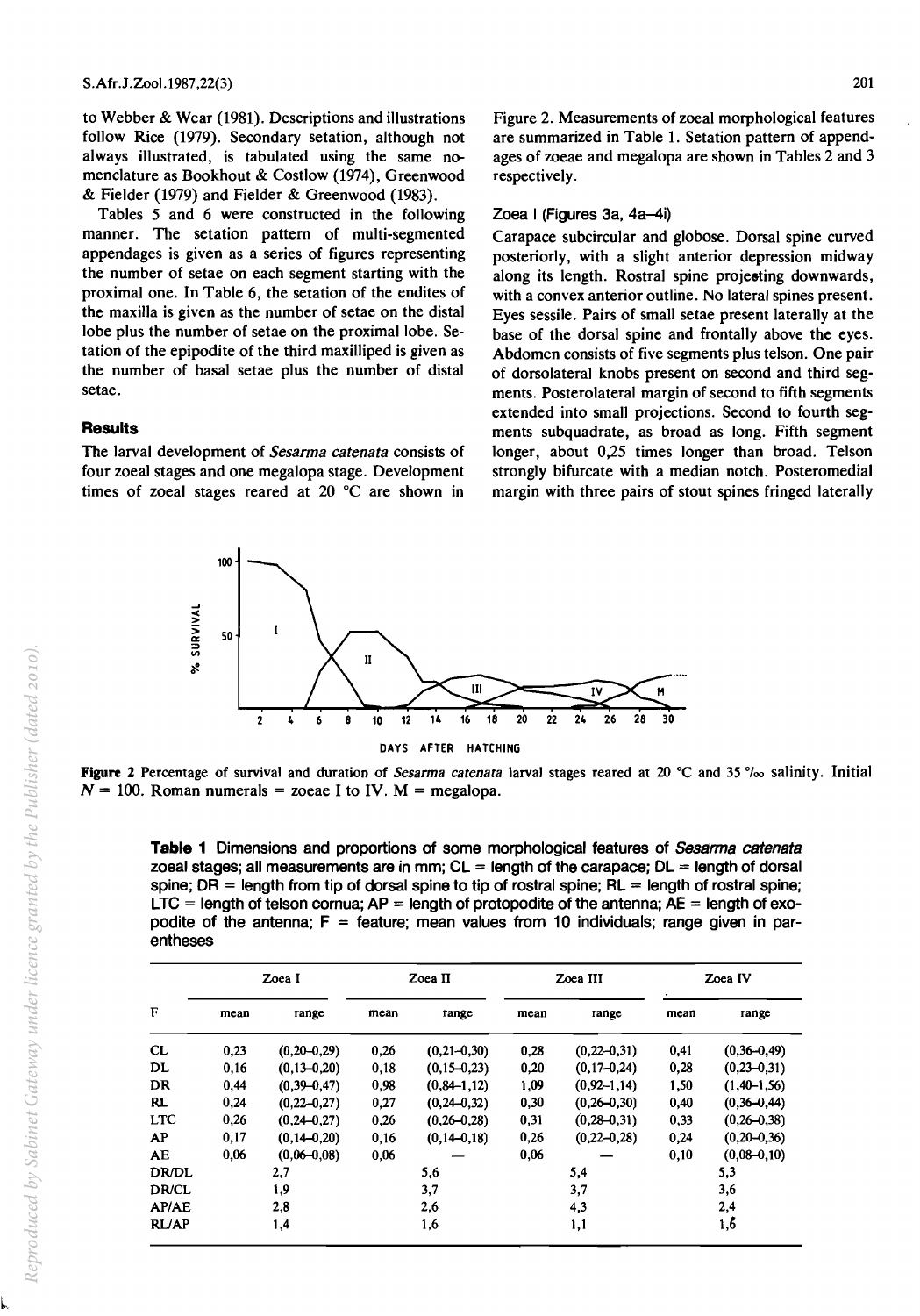**Table 2** Segmentation and setation of appendages of Sesarma catenata zoeal stages;  $A =$  aesthetacs;  $S =$  simple;  $SP =$  sparcely plumose;  $HP =$  highly plumose; D  $=$  denticulate; hp  $=$  hirsute proximal; pdt  $=$  plumodenticulate terminal; all symbols except 'A' refer to setae

| Appendage             | Zoea I          | Zoea II          | Zoea III       | Zoea IV       |  |
|-----------------------|-----------------|------------------|----------------|---------------|--|
| Antennule             |                 |                  |                |               |  |
| terminal              | $4A + 1S$       | $4A + 1S$        | $4A + 2S$      | $3A + 3S$     |  |
| subterminal           | 0               | 0                | 0              | 1             |  |
| Antenna               |                 |                  |                |               |  |
| Protopodite           | $13-14$ teeth   | $14-20$ teeth    | $16-20$ teeth  | $15-25$ teeth |  |
| Exopodite             | 2S              | 2S               | 2S             | 2S            |  |
| Endopodite            | absent          | bud              | present        | present       |  |
| Maxillule             |                 |                  |                |               |  |
| Coxopodite            | $\bf{0}$        | 1HP              | 1HP            | 1HP           |  |
| <b>Basal endite</b>   | 5PD             | 7PD.             | 6PD,1S         | 9PD.2S        |  |
| Coxal endite          | 5PD             | 5PD              | 4PD,1S         | 6PD           |  |
| Endopodite prox. seg. | 1S              | 1PD              | <b>1S</b>      | 1S            |  |
| dist. seg.            | 1S,1SPpdt,3SPhp | 3SP, 1PD, 1SPpdt | 1PD,4SPpdt     | 5SPpdt        |  |
| Maxilla               |                 |                  |                |               |  |
| Basal endite prox.    | 4PD             | 5PD              | 3PD, 1S, 1D    | 7S            |  |
| dist.                 | 4P <sub>D</sub> | 4PD              | 3PD.1S         | 5PD           |  |
| Coxal endite prox.    | 5PD             | 5PD              | 4PD.1S         | 6PD           |  |
| dist.                 | 3PD             | 3PD              | 3PD            | $+1PD$<br>3PD |  |
| Endopodite prox.      | 2SP             | 2SPpdt           | 2SP            | 2SPpdt        |  |
| dist.                 | 3SP             | 3SPpdt           | 3SP            | 3SPpdt        |  |
| Scaphognathite        | 4HP             | 5HP + 3HP        | 7HP + 4HP      | 19-20HP       |  |
| Maxilliped I          |                 |                  |                |               |  |
| <b>Basipodite</b>     | 2SP,2PD,6S      | 6SP,2PD,2S       | 9PD,1S         | 5SP,5PD       |  |
| Endopodite prox. seg. | 1SP.1S          | 1SP.1S           | 1SP,1S         | 1SP.1S        |  |
| $2$ seg.              | 1SP.1S          | 1SP.1S           | 1SP, 1S        | 1SP.1S        |  |
| $3$ seg.              | 1SP             | 1SP              | 2SP            | 2SP           |  |
| 4 seg.                | 2PD             | 1 <b>S,1PD</b>   | 2PD            | 2PD           |  |
| 5 seg.                | 2SP,3SPpdt      | 1PD,2SP,2SPpdt   | 1PD,2SP,4SPpdt | 2SP,4SPpdt    |  |
| Exopodite             | 4HP             | 6HP              | 8HP            | 9HP           |  |
| Maxilliped II         |                 |                  |                |               |  |
| <b>Basipodite</b>     | 3SP,1S          | 1SP, 1PD, 2S     | 1SP, 1PD, 2S   | 2SP.2S        |  |
| Endopodite prox. seg. | $\bf{0}$        | 0                | $\bf{0}$       | 0             |  |
| 2 seg.                | 1PD             | 1PD              | 1PD            | 1PD           |  |
| $3$ seg.              | 1PD,5S          | 2PD,4S           | 1PD.5S         | 1PD,5S        |  |
| Exopodite             | 4HP             | 6HP              | 8HP            | 10HP          |  |

with spinules. Dorsal surface of telson and abdominal segments covered with minute spinules arranged in groups (Figure 4b).

Setation of appendages is illustrated in Figure 4 and listed in Table 2.

#### Zoea II (Figures 3b, 5a-5i)

Carapace with two small setae on midfrontal region and two large plumose setae on posteroventral margin. Small pereiopod buds present ventrally. Eyes slightly stalked. Abdomen with single setae present dorsally on posterior margin of first segment. Telson cornua bent slightly outwards on distal section.

Setation of appendages is illustrated in Figure 5 and listed in Table 2.

### Zoea III (Figures 3c; 6a-6i)

Carapace more elongate posteriorly than in preceding

stages. Dorsal spine proportionally broader along most of its length. Four (occasionally five) plumose setae present on each side of posterior margin. Eyes fully stalked. Pereiopods further developed with first pereiopod showing the beginning of chelae segmentation. Abdomen with six segments plus telson. Pleopod buds present.

Setation of appendages is illustrated in Figure 6 and listed in Table 2.

#### Zoea IV (Figures 3d, 7a-7i)

Carapace subquadrate. Dorsal spine distal portion recurved. Rostral spine with broadened base extending over the same length as the antennule. Eight plumose setae present on both sides of posterolateral margin. Pereiopods further developed, protruding beneath carapace. Third maxilliped bud present. Abdomen with six segments plus telson. Pleopods well developed but not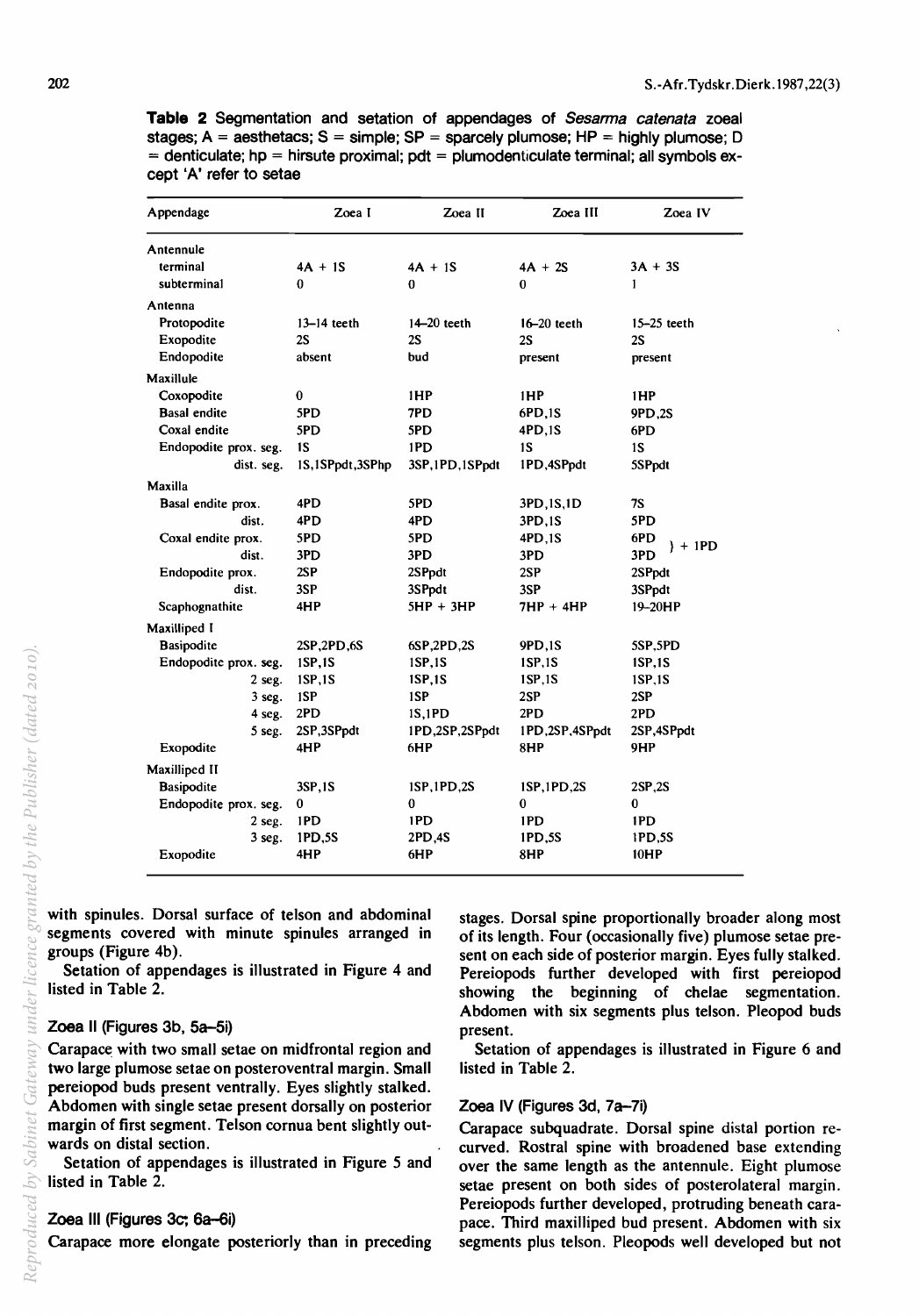**Table 3** Segmentation and setation of appendages of Sesarma catenata megalopa stage; symbols as in Table 2

| Appendage and segmentation        | Setation               |
|-----------------------------------|------------------------|
| Antennule                         |                        |
| Peduncle                          | 1,0,0                  |
| Terminal flagellum prox. seg.     | 1S                     |
| $2$ seg.                          | 4A,1S                  |
| 3 seg.                            | 2A,2S                  |
| Antenna                           |                        |
| prox. seg.                        | 1S                     |
| $2$ seg.                          | 1S                     |
| 3 seg.                            | 1S                     |
| 4 seg.                            | 0                      |
| 5 seg.                            | 2S                     |
| 6 seg.                            | $\bf{0}$               |
| $7$ seg.                          | 2S, 5S                 |
| $8$ seg.                          | 2S                     |
| Maxillule<br><b>Basal endite</b>  | 3S,13PD                |
| Coxal endite                      | 2P,10PD                |
| Endopodite                        | 6PD                    |
| <b>Basipodite</b>                 | 2PD                    |
| Maxilla                           |                        |
| Basal endite prox.                | 7PD                    |
| dist.                             | 5PD                    |
| Coxal endite                      | 2P,9PD                 |
| Endopodite                        | 1P                     |
| Scaphognathite                    | $37HP,1P + 3P$         |
| First maxilliped                  |                        |
| <b>Basal endite</b>               | 8PD,1S                 |
| Coxal endite                      | 8PD,1P                 |
| Endopodite                        | 1S                     |
| Endopodite prox. seg.             | 3HP                    |
| $2$ seg.                          | 3HP                    |
| Epipodite                         | 5Ρ                     |
| Second maxilliped                 |                        |
| Endopodite prox. seg.             | 0                      |
| $2$ seg.                          | 1S                     |
| $3$ seg.                          | 3PD                    |
| 4 seg.                            | 5PD,1S                 |
| Exopodite prox. seg.              | 1HP                    |
| 2 seg.                            | 5HP                    |
| Third maxilliped                  |                        |
| Endopodite prox. seg.<br>$2$ seg. | 6PD,1S<br>2SP, 3PD, 2S |
| 3 seg.                            | 2S,1PD                 |
| 4 seg.                            | 2PD,2S                 |
| 5 seg.                            | 4PD                    |
| Exopodite prox. seg.              | 1S                     |
| $2$ seg.                          | 4HP                    |
| Epipodite prox. seg.              | 3Р                     |
| dist. seg.                        | 13SP                   |
| <b>Basipodite</b>                 | 7PD                    |

and depressed, ending in a short rostrum bent ventrally. Orbicular edge broad, ending in a rounded angle. Lateral and posterior margins with numerous setae.

Abdomen has six segments plus telson. Fifth segment with two rounded posterolateral projections. Posterior margin of telson convexly rounded with five small indentations, and four spinules present on its dorsal surface (Figure 9a). Pleopods with a small endopodite bearing two hook-like setae distolaterally.· Exopodite onesegmented, bearing 13,12,12,12 plumose setae on pleopods one to four respectively. Uropods uniramous and bisegmented, with one plumose seta on external margin of proximal segment and six plumose setae on terminal segment.

Setation of other appendages is illustrated in Figures 8 and 9 and listed in Table 3.

### **Table 4** Published larval descriptions of species belonging to the Sesarminae subfamily

| Aratus pisonii (Warner 1968)<br>Bresedium brevipes (Fielder & Greenwood 1983)<br>Chasmagnathus convexus (Baba & Fukuda 1972) |
|------------------------------------------------------------------------------------------------------------------------------|
| C. granulata (Boschi et al. 1967)                                                                                            |
| C. laevis (Green & Anderson 1973) $(*)$                                                                                      |
| Chiromantes bidens (Fukuda & Baba 1976)                                                                                      |
| Cyclograpsus punctatus (Fagetti & Campodonico 1971)                                                                          |
| C. cinereus (Costlow & Fagetti 1967)                                                                                         |
| C. insularum (Wear 1970) $(*)$                                                                                               |
| C. lavauxi (Wear 1970) $(*)$                                                                                                 |
| Helice crassa (Wear 1970) (*)                                                                                                |
| H. tridens wnana (Baba & Moriyama 1972) (*)                                                                                  |
| H. tridens tridens (Baba & Moriyama 1972) (*)                                                                                |
| H. leachi (Baba et al. 1984) (*)                                                                                             |
| Helograpsus hanswellanus (Green & Anderson 1973) (*)                                                                         |
| Holometopus haematochaeir (Fukuda & Baba 1976) (*)                                                                           |
| Metasesarma rubripes (Diaz & Ewald 1968)                                                                                     |
| M. rousseauxii (Rajabai 1961) (*)                                                                                            |
| Parasesarma plicatum (Fukuda & Baba 1976) (*)                                                                                |
| Sesarmops intermedius (Fukuda & Baba 1976) (*)(**)                                                                           |
| Sesarma bidentatus (Hartno11 1964)                                                                                           |
| S. cinereus (Costlow & Bookhout 1960)                                                                                        |
| S. dehaani (Baba & Minyata 1971)                                                                                             |
| S. erythrodactyla (Green & Anderson 1973) (*)(***)                                                                           |
| S. lanatum (Kakati & Sankolli 1975)                                                                                          |
| S. perracae (Soh 1969)                                                                                                       |
| S. picta (Aikawa 1937) (*)                                                                                                   |
| S. plicatum (Baba & Fukuda 1975) (*)                                                                                         |
| S. reticulatum (Costlow & Bookhout 1962) (*)                                                                                 |
| S. ricordi (Diaz & Ewald 1968)                                                                                               |
| S. tetragonum (Rajabai 1961) (*)                                                                                             |
|                                                                                                                              |

(\*) Only some stages described.

(\*\*) As *Sesarma intermedium* by Baba & Fukuda (1975).

(\*\*\*) As S. erythrodactylum by Baba & Fukuda (1975).

yet setose. One larger median and two shorter lateral plumose setae present dorsally on first segment. Setation of appendages is illustrated in Figure 7 and listed in Table 2.

## Megalopa (Figures 3e, 3f, 8a-8h, 9a-9g)

Carapace smooth and globose. Anterior region narrow

Wear (1970) distinguished four groups of grapsid zoea larvae based on the presence of lateral spines on the carapace and the relative lengths of the endopodite and exopodite of the antenna. This grouping agrees with the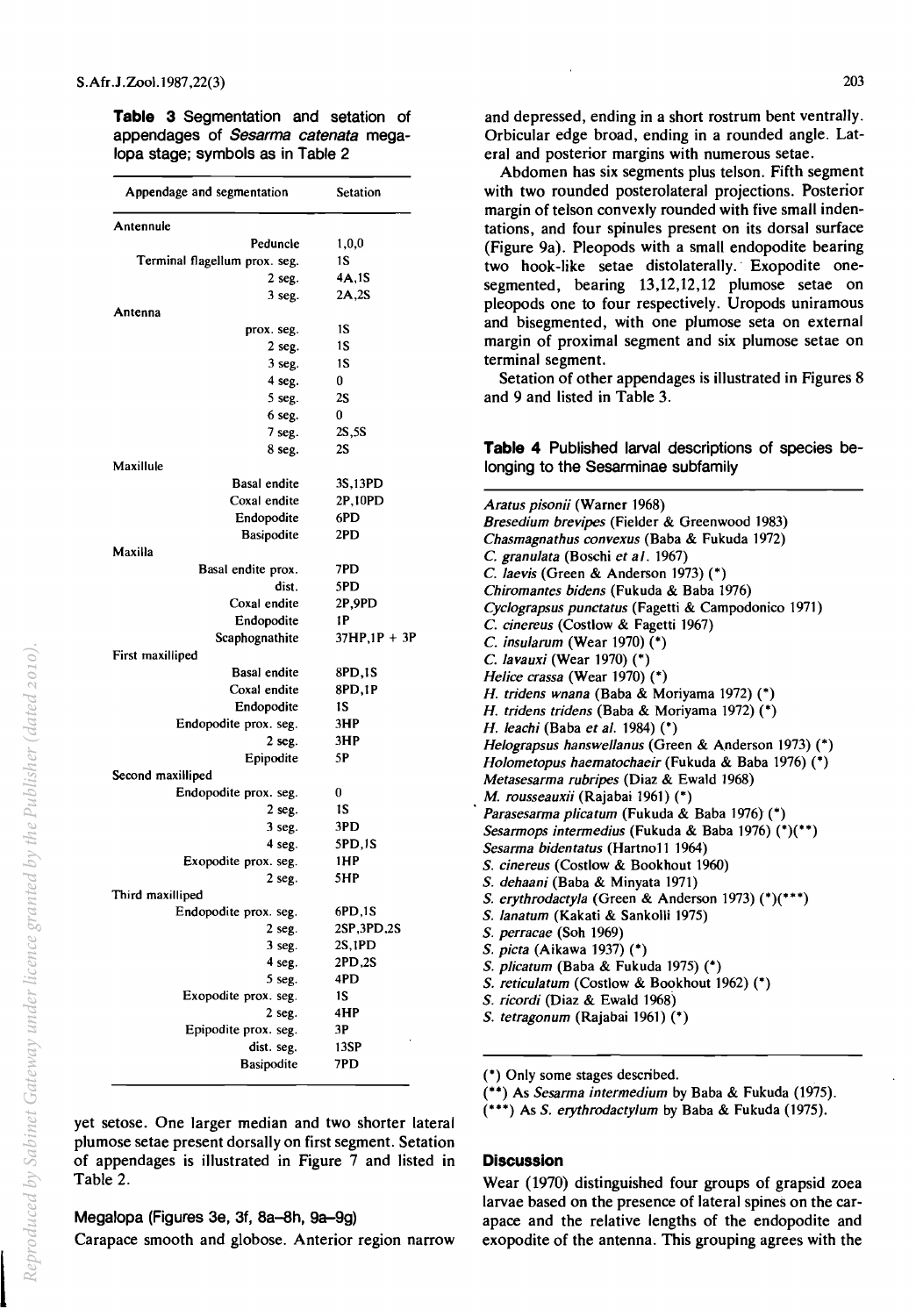

**Flgure 3** *Sesarma catenata* larval stages. A = zoea I. B = zoea II. C = zoea **III.** D = zoea IV. E = megalopa, dorsal view. F = megalopa, lateral view.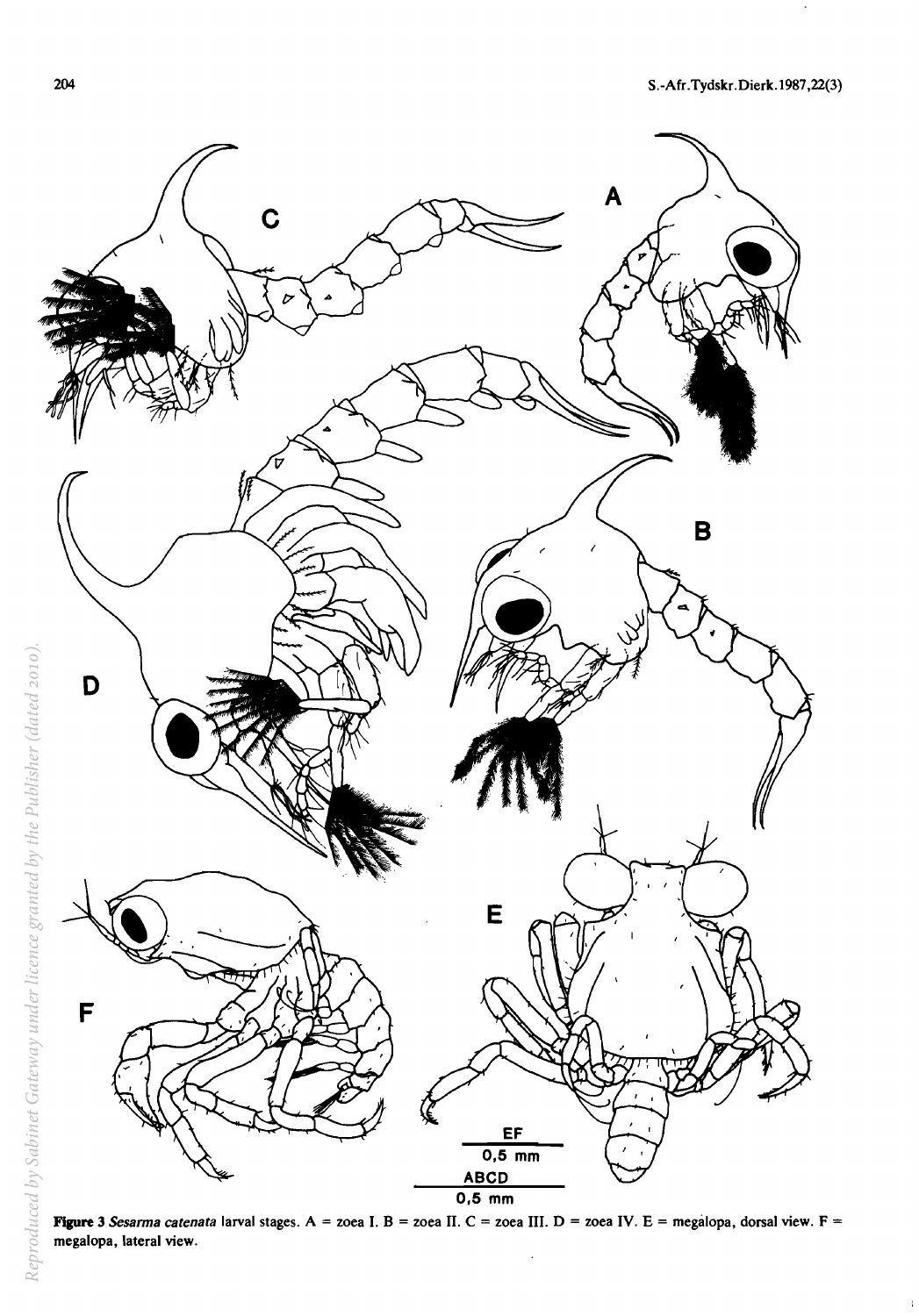

Figure 4 *Sesarma catenata* zoea I appendages. A = frontal view of carapace. B = telson, dorsal view. C = antennule. D = antenna. E = mandible. F = maxillule. G = maxilla. H = first maxilliped. I = second maxilliped.

subdivision of the family into four subfamilies recognized by Balss (1957). Two of these groups are homogeneous and well defined, and include larvae from subfamilies Grapsinae (no lateral spines and and very short

antennal exopodite) and Plagusinae (lateral spines present and comparatively long antennal exopodite). The other two groups are more heterogeneous and share taxa from Sesarminae and Varuninae subfamilies. Although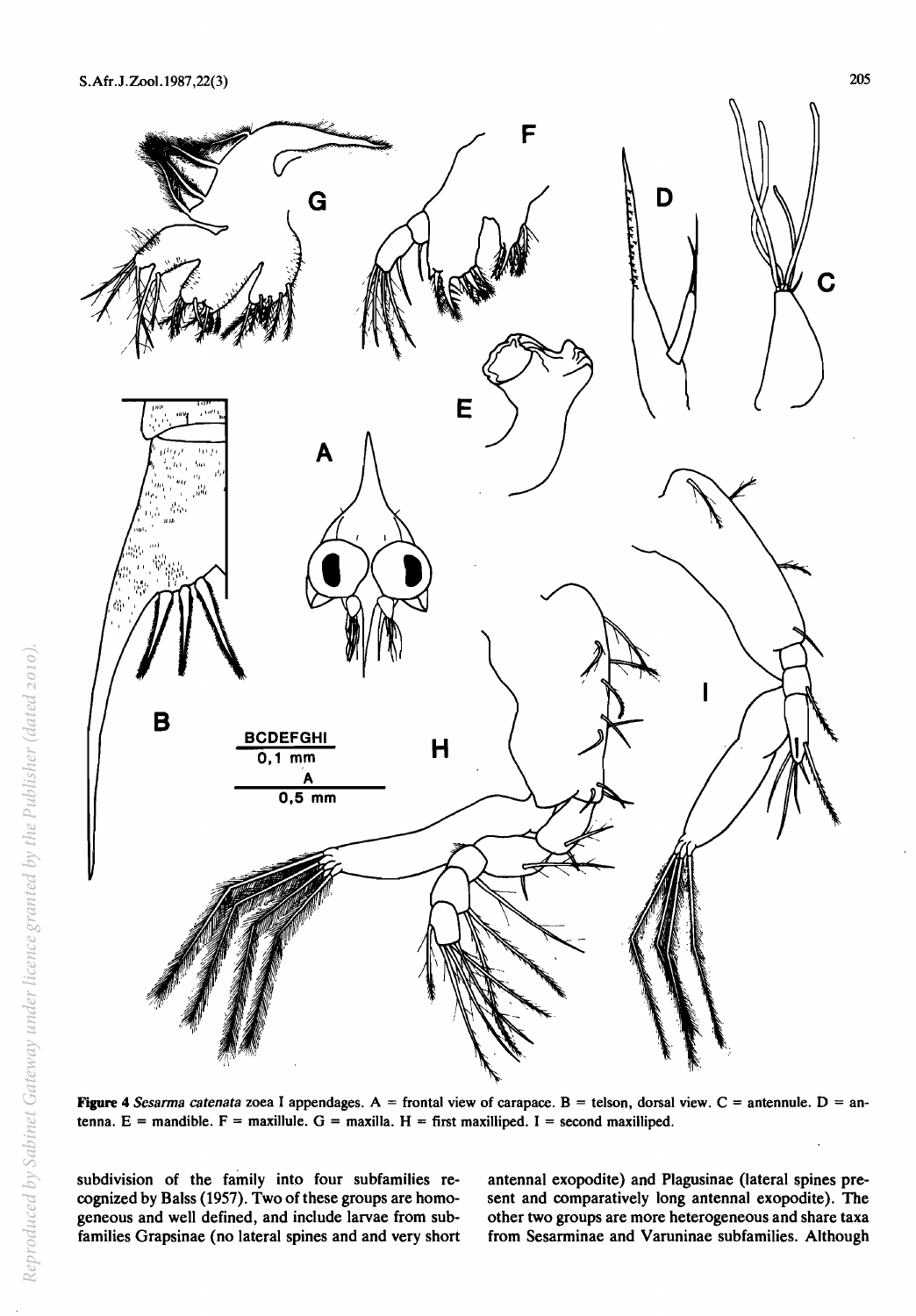

**Figure 5** *Sesarma catenata* zoea II appendages. A = frontal view of carapace. B = telson, dorsal view. C = antennule. D = antenna. E = mandible. F = maxillule. G = maxilla. H = first maxilliped. I = second maxilliped.

Schlotterbeck (1976) showed that lateral spines on the carapace could be an acquired feature during the larval development of grapsids, and recent revision of brachyuran zoeal morphology and classification by Rice (1980)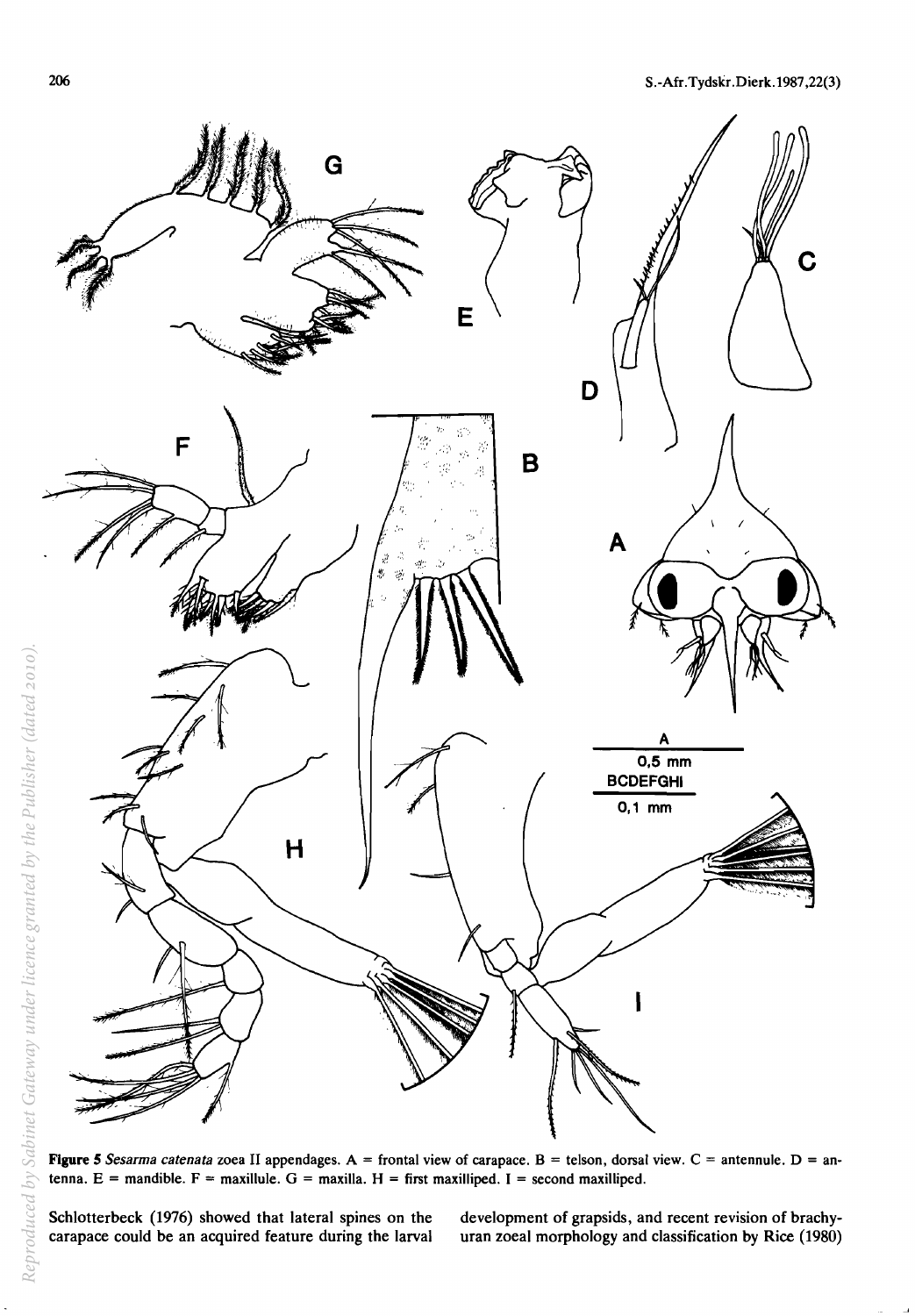

Figure 6 Sesarma catenata zoea III appendages. A = frontal view of carapace. B = posterior view of the carapace (first maxilliped and mouth-parts omitted).  $C =$  antennule.  $D =$  antenna.  $E =$  mandible.  $F =$  maxillule.  $G =$  maxilla.  $H =$  first maxilliped. I = second maxilliped.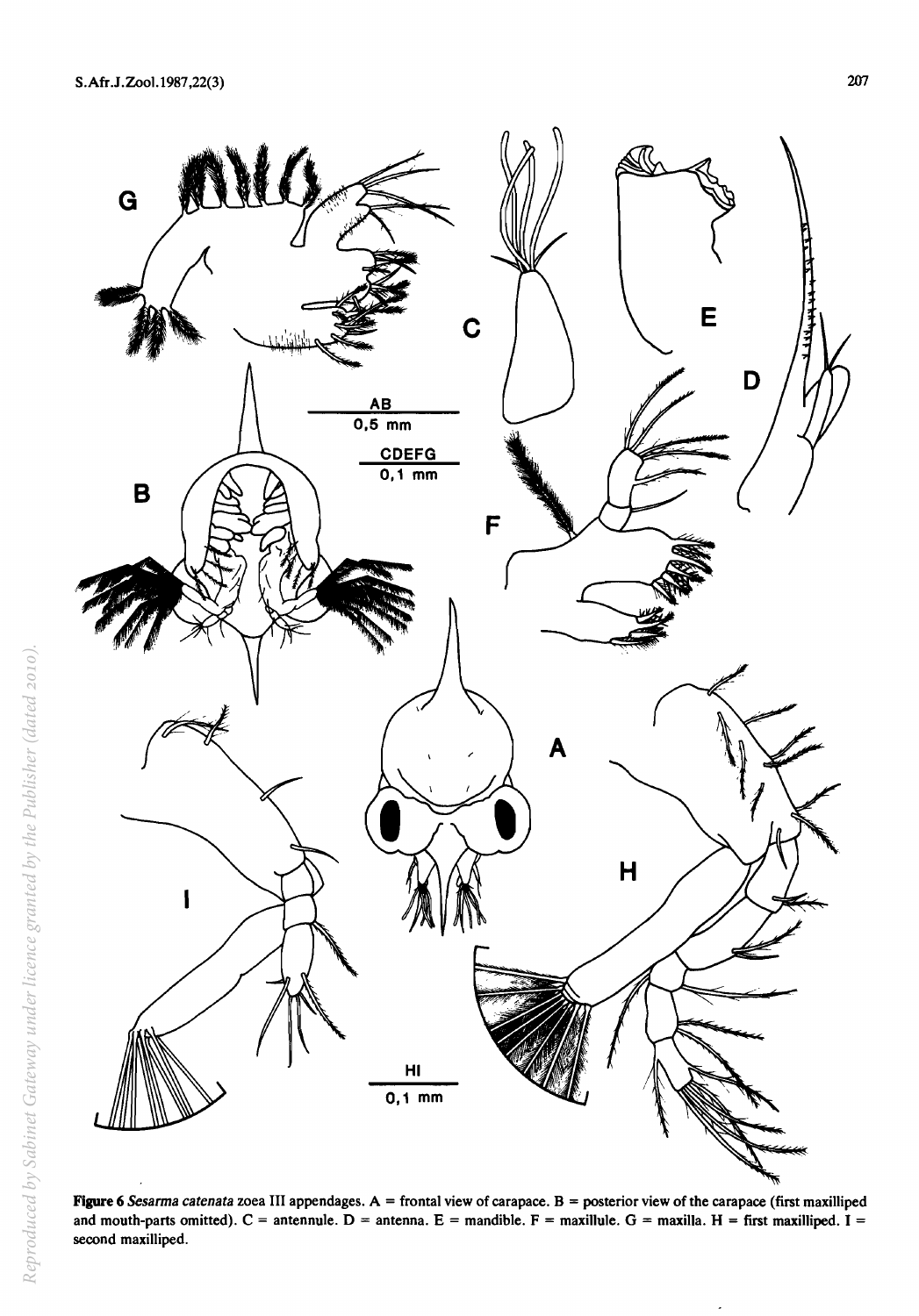

**Figure 7** *Sesanna catenata* zoea IV appendages. A = frontal view of carapace. B = pereiopods. C = third maxilliped. D = antennule.  $E =$  antenna.  $F =$  mandible.  $G =$  maxillule.  $H =$  maxilla. I = first maxilliped. J = second maxilliped.

comfirms the validity of Wear's (1970) grouping.

Rice (1980) groups the genus *Sesarma* together with *Metasesarma, Aratus* and *Chiromantes.* These four genera share the following features: (a) absence of lateral spines on the carapace, (b)  $2 + 3$  setae on the exopodite of the maxilla, and (c) almost always only three pairs of posterior telson spines. The genera *Bresedium (Bresedium brevipes,* Fielder & Greenwood 1983) and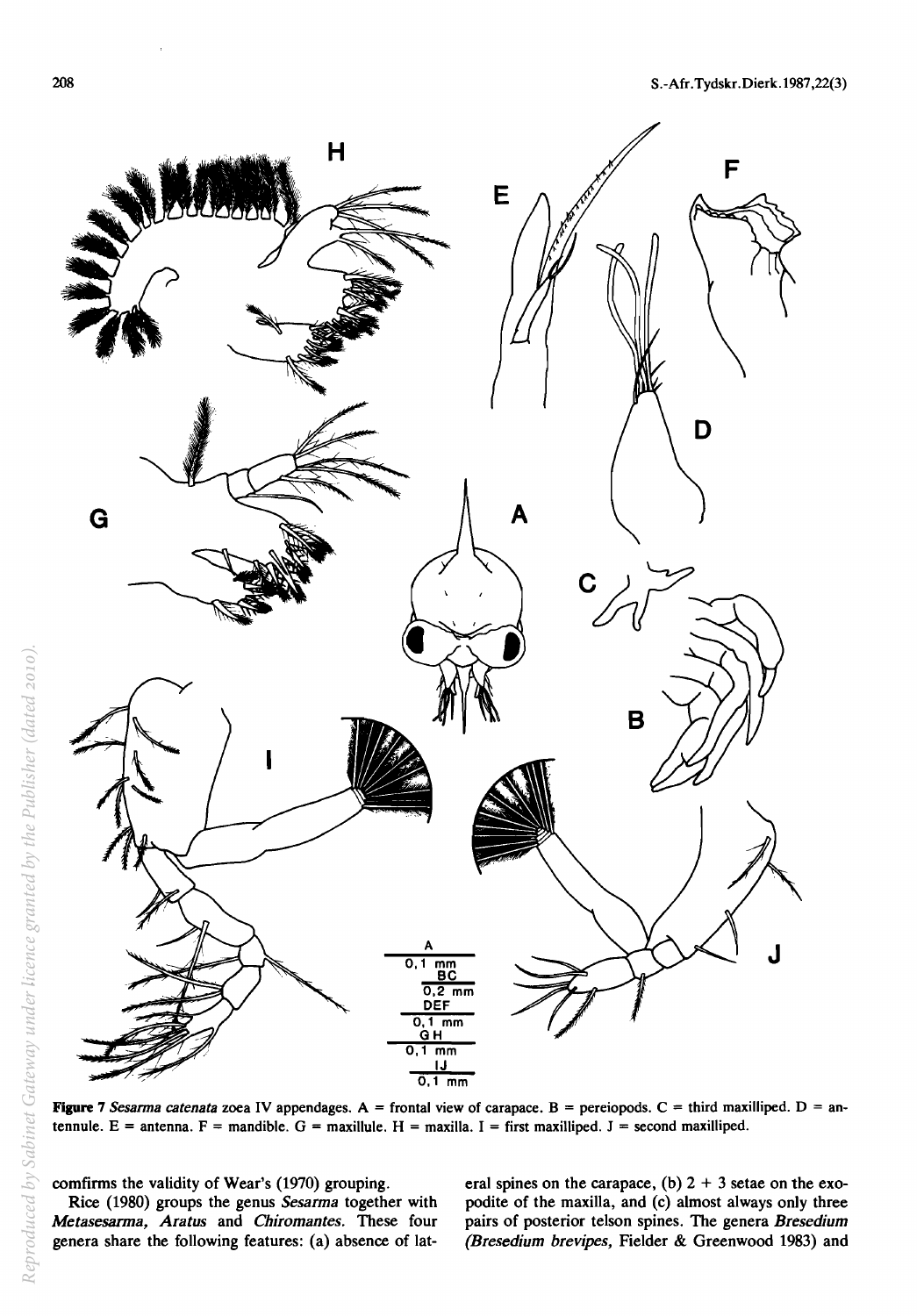

**Figure 8** *Sesarma catenata* megalopa stage appendages. A = antennule. B = antenna. C = mandible. D = maxillule. E = maxilla.  $F =$  first maxilliped.  $G =$  second maxilliped.  $H =$  third maxilliped.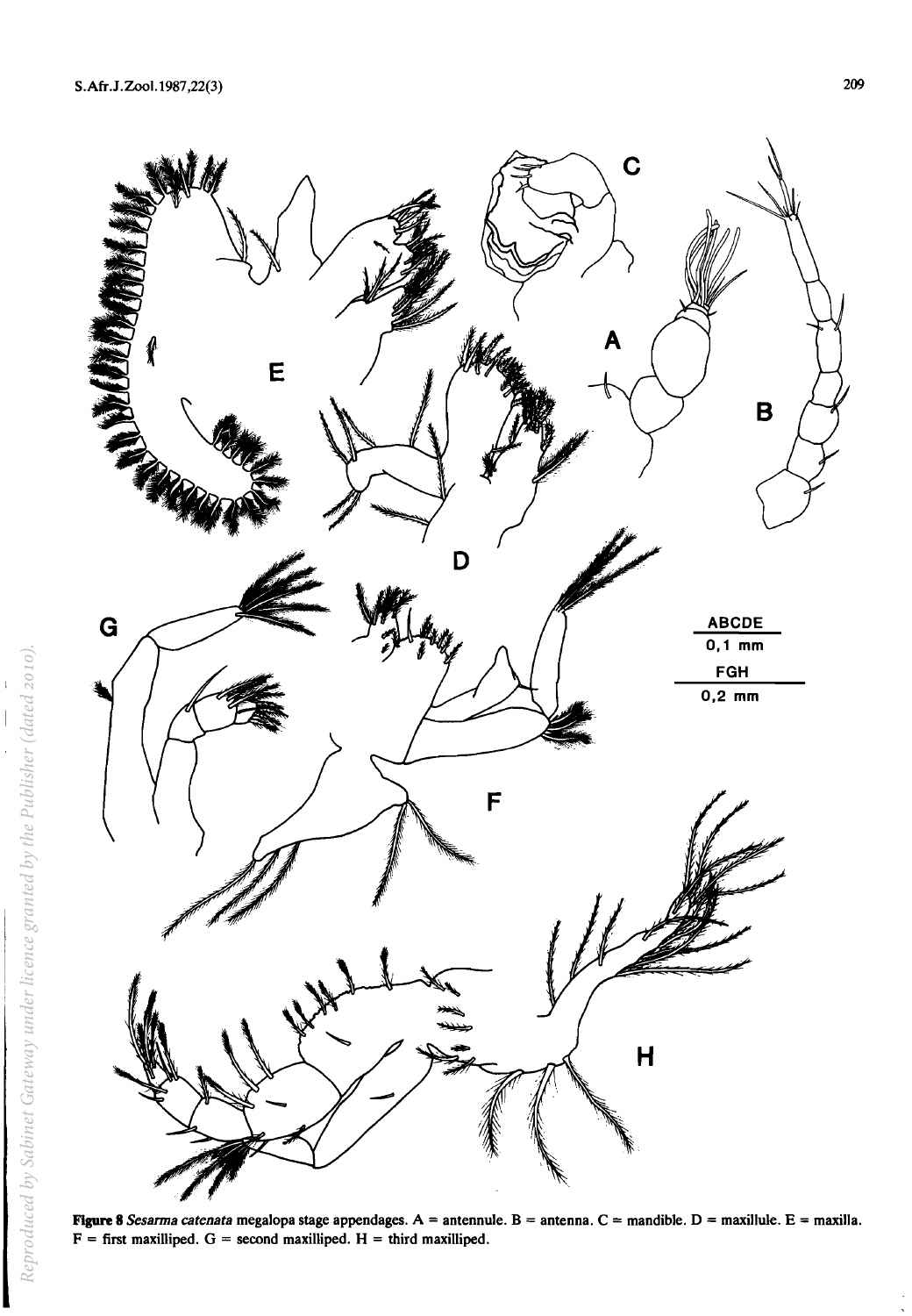

Figure 9 *Sesarma catenata* megalopa stage appendages. A = dorsal view of telson.  $B =$  second pleopod.  $C =$  first pereiopod. D = second pereiopod. E = third pereiopod. F = fourth pereiopod.  $G =$  fifth pereiopod.

*Sesarmops (Sesarmops intermedius,* Fukuda & Baba 1976) could be added to this list following the revision of the genus *Sesarma* by Serene & Soh (1970). Descriptions of *B. brevipes* and S. *intermedius* larvae are, however, the only ones published for their respective genera (see Table 4) and more information is needed before forming a definite opinion about their relationship with other Sesarminae species.

Morphological features of Sesarminae spp. first zoeal and megalopa stages are shown in Tables 5 and 6. Comparison of first zoeae (Table 5) suggests that *Sesarma, Metasesarma, and Bresedium (sensu Serene & Soh* 1970) are closely related taxa. The setation pattern of the maxilla endites is mostly 7-8,9 with the exception of S. */anatum,* S. *tetragonum* and M. *rousseauxii.* The latter two species also differ in their setation pattern of the maxillule endites, which is otherwise a uniform character in all species listed in Table 5. S. *tetragonum* and M. *rousseauxii* (Rajabai 1961) share other features which disagree with Rice's (1980, p.339, Table XI) definition of the first zoea of the Grapsidae and with the characteristics of the group containing the genera *Sesarma*  and *Metasesarma* (Rice 1980, p.341).

The close similarity of *Sesarma, Metasesarma* and *Bresedium* is also evident when comparing the megalopa stage in these three genera, relative to that of *Chasmagnathus* and *CycJograpsus.* The first segment of the endopodite of the second maxilliped bears no setae. This is a common feature of *Sesarma, Metasesarma* and *Bresedium* (except for S. *reticulatum*). In addition, all species except S. lanatum and S. reticulatum have the setal formula 0,1,3,6 in this appendage. The absence of setae on the fourth segment of the antenna is a common feature of all megalopa listed in Table 6. A distinctive feature of S. *catenata* megalopa is the one-segmented endopodite of the maxilIule. In this, S. *catenata* differs from other *Sesarma, Metasesarma* and *Bresedium* species and is similar to *Chasmagnathus* and *CycJograpsus.* 

A major problem concerning the classification of brachyuran larvae is the difficulty of attributing diagnostic value to morphological features (Rice 1979,1980). Some features considered in this discussion have not yet been 'tested' in this respect. According to Kensley (1981) eight *Sesarma* species inhabit Southern African coastal and estuarine waters. It is to be expected that detailed descriptions of larval stages of local species, will in future, increase our knowledge of larval morphology within the genus and help to identify those morphological features with clear diagnostic value.

#### Acknowledgements

Supervision was provided by Dr T. Wooldridge. Thanks are extended to Dr A. Cockroft and Dr W. Emmerson for critically reading the manuscript. This paper is part of the author's M.Sc. thesis.

#### **References**

- AIKAWA, H. 1937. Further notes on Brachyuran larvae. *Rec. Oceanogr. Wks. Japan.* 9: 87-162.
- BABA, K. & FUKUDA, Y. 1972. Larval development of *Chasmagnathus convexus* de Haan (Crustacea, Brachyura) reared under laboratory conditions. *Mem. Fac. Educ. Kumamoto Univ.* 21: 90-96.
- BABA, K. & FUKUDA, Y. 1975. Newly obtained first zoeae of three species of *Sesarma* (Crustacea, Brachyura). *Mem. Fac. Educ. Kumamoto Univ. 24:*  63-68.
- BABA, K., FUKUDA, Y. & NAKASONE, Y. 1984. Zoeal development of the Sesarminae crab *Helice leachi* (Hess) (Crustacea: Decapoda: Brachyura). *Mem. Fac. Educ. Kumamoto Univ.* 33: 5-10.
- BABA, K. & MINYATA, K. 1971. Larval development of *Sesarma (Holometopus) dehaani* H. Milne-Edwards (Crustacea, Brachyura) reared in the laboratory. *Mem. Fac. Educ. Kumamoto Univ.* 19: 54-64.
- BABA, K. & MORIYAMA, M. 1972. Larval development of *Helice tridens wnana* Rathbun and *Helice tridens tridens* de Haan (Crustacea, Brachyura) reared in the laboratory. *Mem. Fac. Educ. Kumamoto Univ. 20:*  49-68.
- BALSS, H. 1957. Decapoda. VIII. Systematik. *Bronn's KI. Ordn. Tierreichs* Bd. 5, Abt. 1, Buch 7. Leif. 12: 1505-1672.
- BARNARD, K.H. 1950. Descriptive catalog of South African decapod Crustacea. *Ann.* S. *AlT. Mus.* Vol. 37, 864 pp.
- BOOKHOUT, C.G. & COSTLOW, J.D. 1974. Larval development of *Portunus spinicarpus* reared in the laboratory. *Bull. Mar. Sci.* 24: 20-51.
- BOSCHI, E., SCHELZO, M.A. & GOLDSTEIN, B. 1967. Desarrollo larval de dos especies de crustáceos decápodos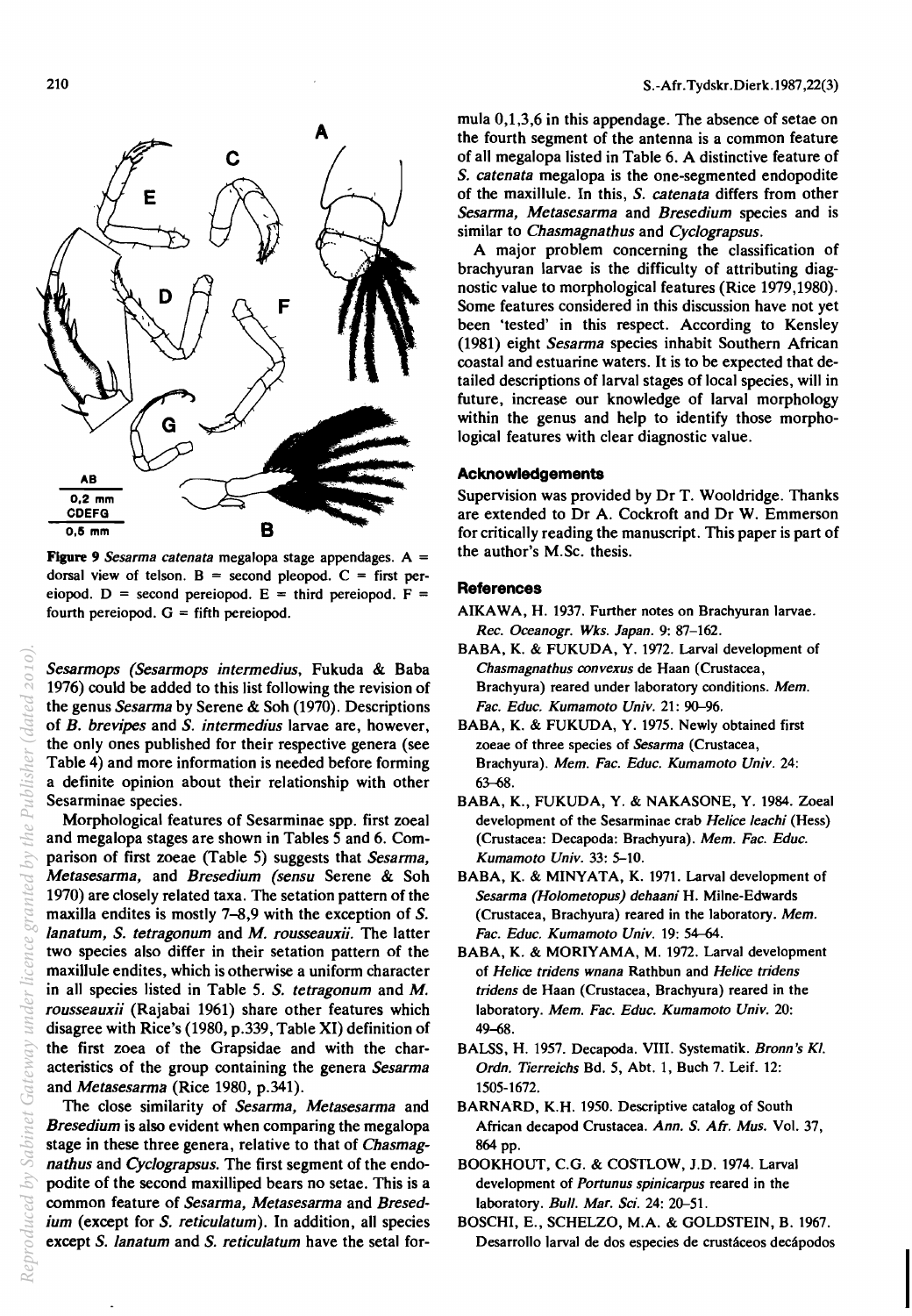**Table 5** Comparison of morphological features of first zoeal stages of species belonging to the Sesarminae subfamily: (?) no data; (\*) according to illustrations; references as in Table 4

|                                 |                | Antenna<br>protopodite<br>exopodite | Maxillule      |               | Maxilla       |                |                             | Abdomen                |                   |
|---------------------------------|----------------|-------------------------------------|----------------|---------------|---------------|----------------|-----------------------------|------------------------|-------------------|
| <b>Species</b>                  | Antennule      |                                     | coxal<br>end.  | basal<br>end. | coxal<br>cnd. | basal<br>cnd.  | Maxilliped II<br>endopodite | lateral<br>projections | Cornua<br>setules |
| Chasmagnathus<br>granulata      | $3A + 1S$      | 2 rows teeth<br>$\approx$ 1/2 prot. | 5              | 6             | 6             | 10             | 0,1,5                       | short $\&$<br>spinous  | $\overline{?}$    |
| Cyclograpsus<br>punctatus       | $2A + 2S$      | 2 rows teeth<br>$>$ 2/3 prot.       | 5              | 5             | 6             | 9              | 0,1,6,                      | short &<br>rounded     | present           |
| <b>Bresedium</b><br>brevipes    | 4A             | 1 row teeth<br>$\approx$ 1/3 prot.  | 5              | 5             | 7             | 9              | 0,1,6                       | short $\&$<br>spinous  | present           |
| Sesarma<br>catenata             | $4A + 1S$      | 1 row teeth<br>$\approx$ 1/3 prot   | 5              | 5             | 8             | 9              | 0,1,6                       | short &<br>rounded     | absent            |
| Sesarma<br>reticulatum          | $4A + 1S$      | 1 row teeth<br>$\simeq$ 1/3 prot.   | 5              | 5             | 7             | 9              | 0,1,5                       | ?                      | absent            |
| Sesarma<br>cinereum             | $3A + 2S$      | 2 rows teeth<br>$\simeq$ 1/3 prot.  | 5              | 5             | 7             | 9              | 0,1,5                       | short $\&$<br>rounded  | absent            |
| Sesarma<br>ricordi              | $3A + 2S$      | 2 rows teeth<br>$\approx$ 1/3 prot. | 5              | 5             | 8             | 9              | 0,1,6                       | short $\&$<br>rounded  | absent            |
| Sesarma<br>erythrodactyla       | $3A + 2S$      | 2 rows teeth<br>$> 1/2$ prot.       | 5              | 5             | $7^{\circ}$   | 9 <sup>•</sup> | 0, 1, 5                     | short $\&$<br>rounded  | absent            |
| Sesarma<br>lanatum              | $3A + 1S$      | 2 rows teeth<br>$\approx$ 1/2 prot. | 5              | 5             | 8             | 10             | 0,1,6                       | short &<br>rounded     | present           |
| Sesarma<br>tetragonum           | 3A             | 2 rows teeth<br>$\approx$ 3/4 prot. | 3              | 5             | 5             | 4              | 0,1,3                       | short $\&$<br>spinous  | present           |
| Metasesarma<br>rubripes         | $3A + 1S$      | 1 row teeth<br>$<$ 1/3 prot.        | 5              | 5             | 8             | 9              | 0, 1, 6                     | short &<br>rounded     | absent            |
| Metasesarma<br>rousseauxii      | 3A             | 1 row teeth<br>$< 1/2$ prot.        | $\overline{2}$ | 3             | 4             | 8              | 0,1,4                       | short &<br>rounded     | absent            |
| Chiromantes<br>bidens           | 4A             | 1 row teeth<br>$\approx$ 1/2 prot.  | 5              | 5             | 7             | 9              | 0,1,6                       | short &<br>rounded     | absent            |
| Sesarmops<br><i>intermedius</i> | $\overline{?}$ | 1 row teeth<br>$< 1/4$ prot.        | 5              | 5             | 5             | ?              | 0, 1, 6                     | short &<br>spinous     | absent            |

en e1laboratorio. *Pachyche/es haigae* Rodrigez da Costa (Porcellanidae) y *Chasmagnathus granulata* Dana (Grapsidae). *Bol. Inst. BioI. Mar. Mar del Plata. 12:*  1-46.

- COSTLOW, J.D. & BOOKHOUT, C.G. 1960. The complete larval development of *Sesarma cinereus* (Bosc) reared in the laboratory. *BioI. Bull.* 118: 203-214.
- COSTLOW, J.D. & BOOKHOUT, C.G. 1962. The larval development of *Sesarma reticulatum* Say reared in the laboratory. *Crustaceana.* 4: 281-229.
- COSTLOW, J.D. & FAGETTI, E. 1967. Larval development of the crab *CycJograpsus cinereus* Dana, under laboratory conditions. *Pacific Sci.* 21: 166-177.
- DAY, J.H. 1974. A guide to marine life on Southern African shores. A.A. Balkema, Cape Town.
- DIAZ, H. & EWALD, J.J. 1968. A comparison of the larval development of *Metasesarma rubripes* (Rathbun) and *Sesarma ricordi* H. Milne-Edwards (Brachyura, Grapsidae) reared under similar conditions. *Crustaceana.*  Suppl. II, p. 225-248.
- ELS, S. 1980. Distribution and abundance of two crab species on the Swartkops estuary saltmarshes and the

energetics of *Sesarma catenata.* M.Sc. thesis, University of Port Elizabeth.

- FAGETTI, E. & CAMPODONICO, G.I. 1971. The larval development of the crab *CycJograpsus punctatus* H. Milne-Edwards under laboratory conditions (Decapoda, Brachyura, Grapsidae, Sesarminae). *Crustaceana. 21:*  183-195.
- FIELDER, D.R. & GREENWOOD, J.G. 1983. The zoeal stages and megalopa of *Bresedium brevipes* (de Man, 1899) (Crustacea: Decapoda: Grapsidae), reared in the laboratory. *1. Plankton Res.* 5: 585-598.
- FUKUDA, Y. & BABA, K. 1976. Complete larval development of the sesarminid crabs *Chiromantes bidens, Holometopus haematochaeir, Parasesarma plica tum* and *Sesarmops intermedius* reared in the laboratory. Mem. *Fac. Educ. Kumamoto Univ.* 25: 61-75.

GREEN, P.A. & ANDERSON, D.T. 1973. The first zoeal larvae of the estuarine crabs *Sesarma erythrodactyla*  Hess, *He/ograpsus hanswellanus* (Whitelegge) and *Chasmagnathus laevis* (Brachyura, Grapsidae, Sesarminae). *Proc. Linn. Soc. N.S.* W. 98: 13-28.

```
GREENWOOD, J.G & FIELDER, D.R. 1979. The zoeal
```